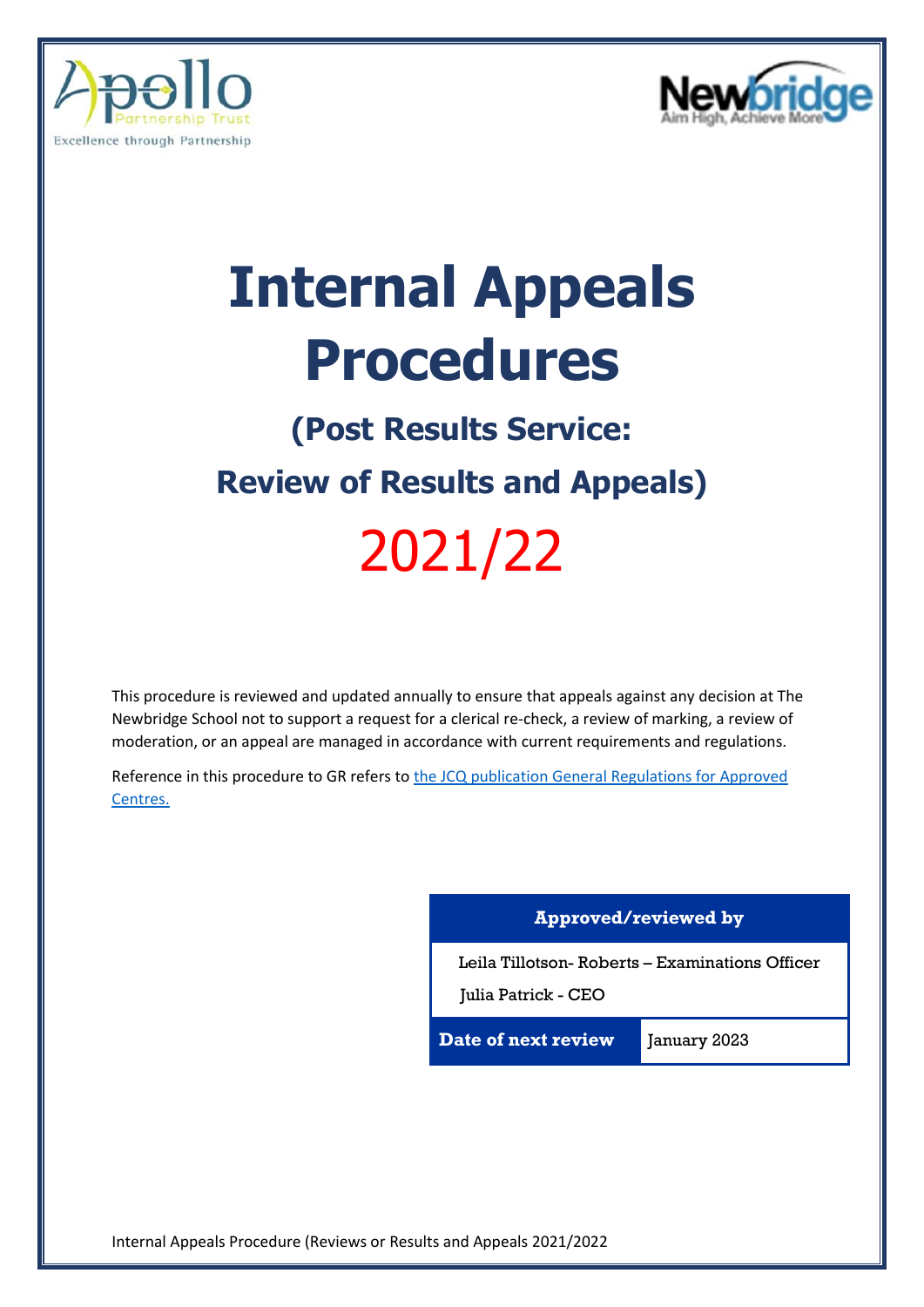



| <b>Centre Name</b>                | <b>The Newbridge School</b>    |
|-----------------------------------|--------------------------------|
| <b>Centre Number</b>              | 25182                          |
| Date Policy Created               | 21/01/2022                     |
| <b>Current Policy Reviewed by</b> | <b>Leila Tillotson-Roberts</b> |
| Current Policy approved by        | Julia Patrick                  |
| Date of Next Review               | January 2023                   |

#### **Key Staff involved in the procedure**

| Role                  | Name (s)                                    |
|-----------------------|---------------------------------------------|
| Exams Officer         | <b>Leila Tillotson-Roberts</b>              |
| <b>Senior Leaders</b> | Ms. Natalie Fox, Mr Nick Schober, Ms Laura  |
|                       | Drakeley, Mr Danny Birt, Ms Kirste Thompson |
| <b>Head of Centre</b> | Ms Julia Patrick (CEO), Mr Michael Gamble,  |
|                       | <b>Mr Michael Rowbottom</b>                 |
| Exams & Data Admin    | <b>Jodie Williamson</b>                     |

### **Introduction**

Following the issue of results, awarding bodies make post-results services available (see below for details of how these are managed at The Newbridge School)

If teaching staff at The Newbridge School or a candidate (or his/her parent/carer) have a concern that a result may not be accurate, post-results services may be considered.

The JCQ post-results services currently available are detailed below.

#### **Reviews of Results (RoRs):**

- Service 1 (Clerical re-check) This is the only service that can be requested for objective tests (multiple choice tests)
- Service 2 (Review of marking)
- Priority Service 2 (Review of marking) This service is only available for externally assessed components of GCE A-level specifications (an individual awarding body may also offer this priority service for other qualifications)
- Service 3 (Review of moderation) This service is not available to an individual candidate

#### **Access to Scripts (ATS):**

- Copies of scripts to support reviews of marking
- Copies of scripts to support teaching and learning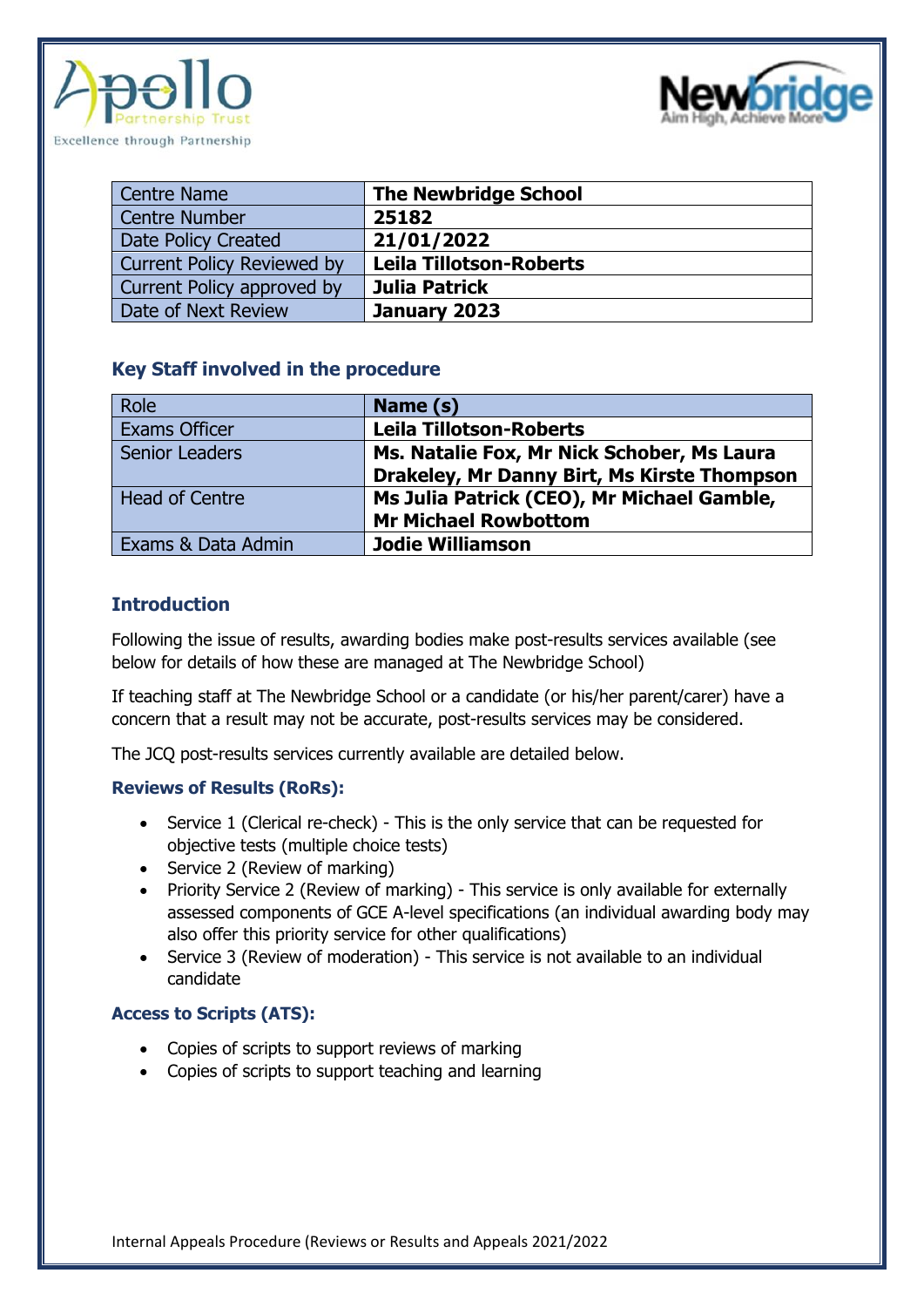



### **Purpose of the procedure**

The purpose of this procedure is to confirm the arrangements at The Newbridge School for dealing with candidate appeals against any centre decision not to support a clerical recheck, a review of marking, a review of moderation, or an appeal.

This procedure ensures compliance with JCQ regulations (GR 5.13) which state that centres must have available for inspection purposes and draw to the attention of candidates and their parents/carers, a written internal appeals procedure to manage disputes when a candidate disagrees with a centre decision not to support a clerical re-check, a review of marking, a review of moderation or an appeal.

### **Post-results services**

At The Newbridge School:

(updated 2021/22) Candidates are made aware of the arrangements for post-results services and the availability of senior members of centre staff immediately after the publication of results, before they sit any examinations

Candidates are made aware/informed by

• email communication to school email accounts and signposting to relevant documentation.

Full details of the post-results services, internal deadline(s) for requesting a service and the fees charged (where applicable) are provided by the Exams Officer, upon the issue of exam timetables and when/if updated information becomes available.

### **Centre actions in response to a concern about a result**

Where a concern is expressed that a particular result may not be accurate, The Newbridge School will:

• Look at the marks awarded for each component part of the qualification alongside any mark schemes, relevant result reports, grade boundary information etc., when made available by the awarding body, to determine if the concern may be justified

For written components that contributed to the final grade, The Newbridge School will:

• Where a place a university or college is at risk, consider supporting a request for a Priority Service 2 review of marking

In all other instances:

Consider accessing the script by:

• (where the service is made available by the awarding body) requesting a priority copy of the candidate's script to support a review of marking by the awarding body deadline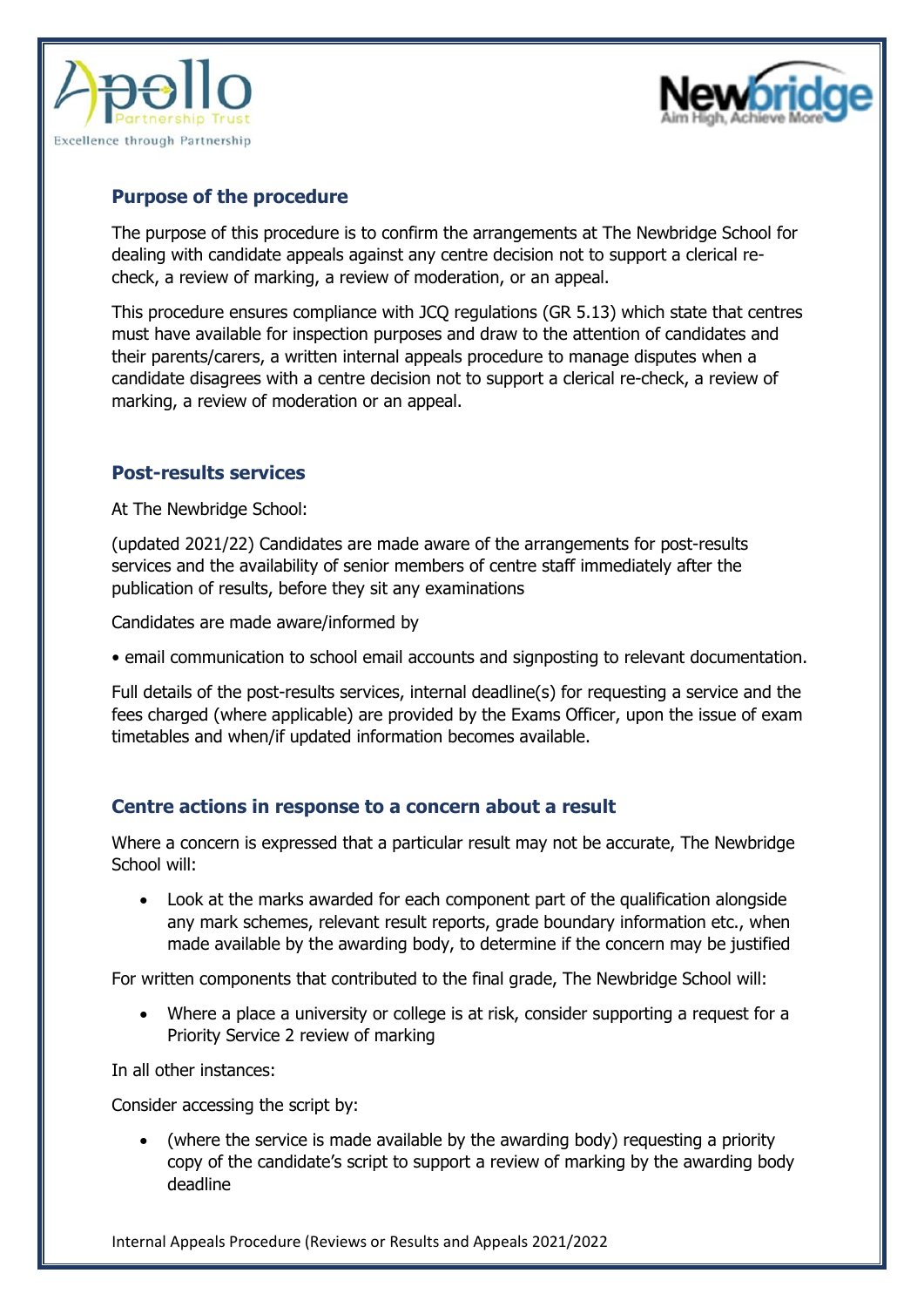



OR

- (where the option is made available by the awarding body) viewing the candidate's marked script online to consider if requesting a review of marking is appropriate
- Collect written consent/permission from the candidate to access the script
- On access to the script, consider if it is felt that the agreed mark scheme has been applied correctly in the original marking and if the centre considers there are any errors in the marking
- Support a request for the appropriate Review of Results service (clerical re-check or review of marking) if any error is identified
- Collect written consent from the candidate to request the Review of Results service before the request is submitted
- Where relevant, advise an affected candidate to inform any third party (such as a university or college) that a review of marking has been submitted to an awarding body

For moderated components that contributed to the final grade The Newbridge School will:

- Confirm that a review of moderation cannot be undertaken on the work of an individual candidate or the work of candidates not in the original sample submitted for moderation
- Consult the moderator's report/feedback to identify any issues raised
- Determine if the centre's internally assessed marks have been accepted without change by the awarding body  $-$  if this is the case, a Review of Results service 3 (Review of moderation) will not be available
- Determine if there are any grounds to submit a request for a review of moderation for all candidates in the original sample

# **Candidate consent**

The Newbridge School will:

- Acquire written candidate consent (accepting informed consent via candidate email) in all cases before a request for a Review of Results service 1 or 2 (including priority service 2) is submitted to the awarding body
- Acquire informed candidate consent to confirm the candidate understands that the final subject grade and/or mark awarded following a clerical recheck or a review of marking, and any subsequent appeal, may be lower than, higher than, or the same as the result which was originally awarded
- Only collect candidate consent after the publication of results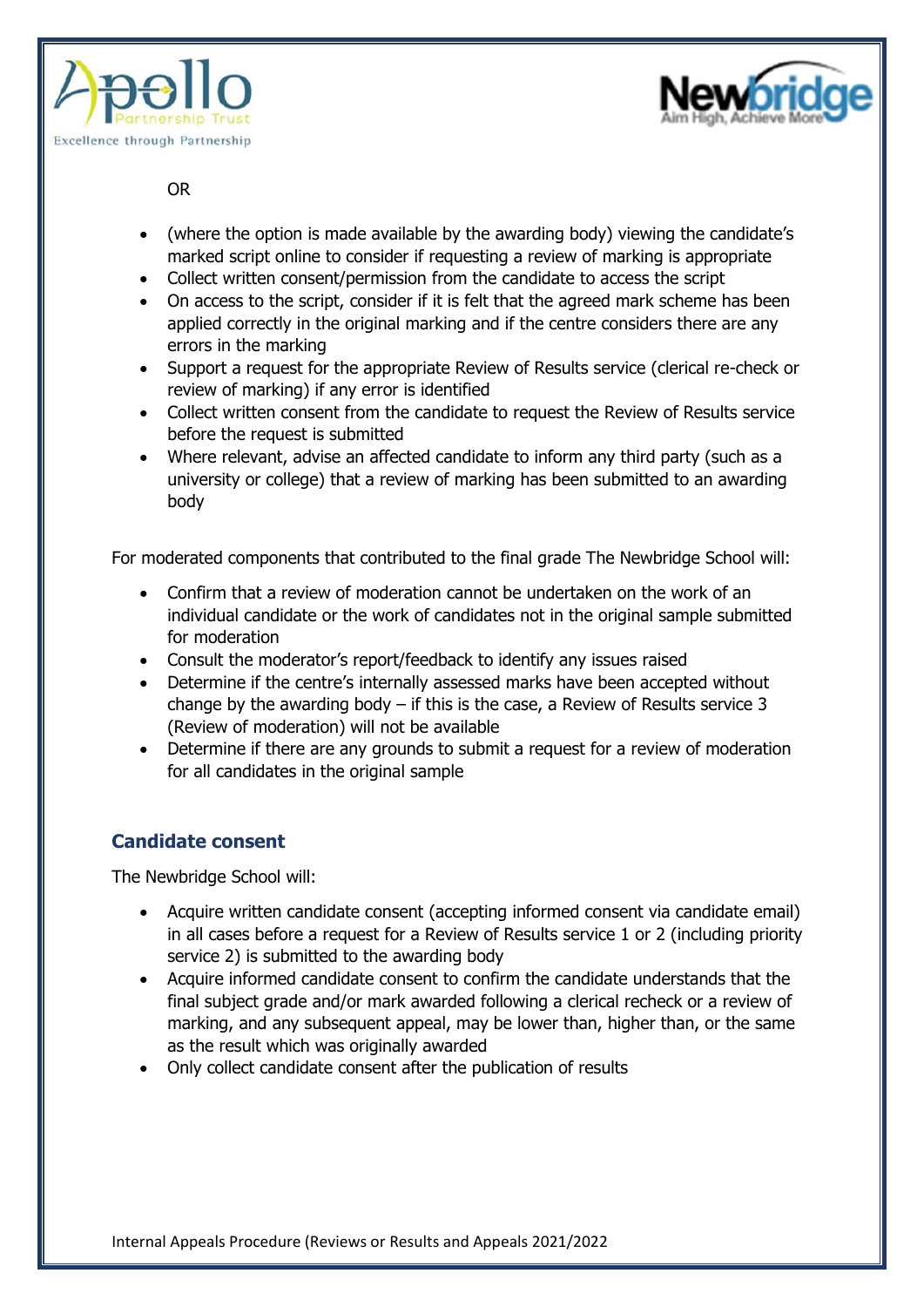



## **Centre actions in the event of a disagreement (dispute)**

Where a candidate disagrees with a centre decision not to support a clerical re-check, a review of marking or a review of moderation, The Newbridge School will:

- For a review of marking (Review of Results priority service 2), advise the candidate a review may be requested by providing informed written consent (and the required fee) for this service to the centre by the deadline set by the centre
- For a review of marking (Review of Results service 1 or 2), first advise the candidate to access a copy of their script to support a review of marking by providing written permission (and any required fee) for the centre to access the script from the awarding body
- After accessing the script to consider the marking, inform the candidate that if a request for a review of marking (Review of Results service 1 or 2) is required, this must be submitted by the deadline set by the centre by providing informed written consent (and the required fee) for the centre to request the service from the awarding body
- Inform the candidate that a review of moderation (Review of Results service 3) cannot be requested for the work of an individual candidate or the work of a candidate not in the original sample

If the candidate (or his/her parent/carer) believes there are grounds to appeal against the centre's decision not to support a review of results, an internal appeal can be submitted to the centre by completing an internal appeal form at least 5 working days prior to the internal deadline for submitting a request for a review of results.

The appellant will be informed of the outcome of the appeal before the internal deadline for submitting a review of results

### **Appeals**

Following a Review of Results outcome, an external appeals process is available if the head of centre at The Newbridge School remains dissatisfied with the outcome and believes there are grounds for appeal.

The [JCQ publications Post-Results](https://www.jcq.org.uk/wp-content/uploads/2021/12/Post-Results-Services_Autumn-21_-Final-%E2%80%93-Nov2021.pdf) Services and [JCQ Appeals](https://www.jcq.org.uk/wp-content/uploads/2021/12/JCQ-Appeals-Booklet-2021_Final-version-Nov.21.pdf) Booklet (A guide to the awarding bodies' appeals processes) will be consulted to determine the acceptable grounds for a preliminary appeal.

Where the head of centre is satisfied after receiving the Review of Results outcome, but the candidate (or parent/carer) believes there are grounds for a preliminary appeal to the awarding body, an internal appeal may be made directly to the centre. Candidates or parents/carers are not permitted to make direct representations to an awarding body. Following this, the head of centre's decision as to whether to proceed with a preliminary appeal will be based upon the acceptable grounds as detailed in the JCQ Appeals Booklet.

To submit an internal appeal: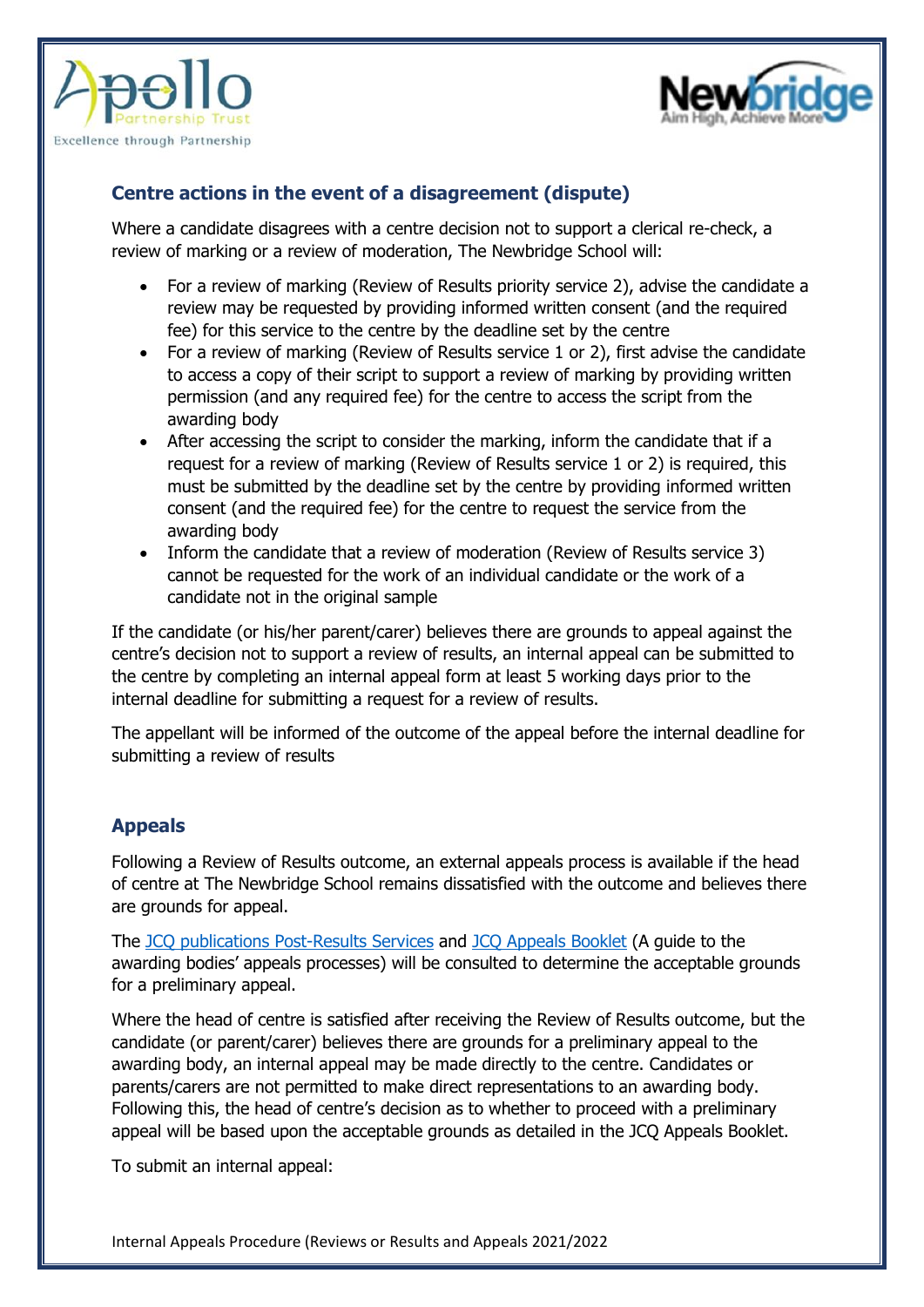



- An internal appeals form should be completed and submitted to the centre within the time specified by the centre from the notification of the outcome of the review of the result
- (updated 2021/22) Subject to the head of centre's decision, the preliminary appeal will be processed and submitted to the awarding body within the required 30 calendar days of the awarding body issuing the outcome of the review of results process
- Awarding body fees which may be charged for the preliminary appeal must be paid to the centre by the appellant before the preliminary appeal is submitted to the awarding body (fees are available from the exams officer)
- If the appeal is upheld by the awarding body, this fee will be refunded by the awarding body and repaid to the appellant by the centre
- •

#### **Further guidance to inform and implement appeals procedures**

#### **JCQ Publications**

- General Regulations of Approved Centres [https://www.jcq.org.uk/wp](https://www.jcq.org.uk/wp-content/uploads/2022/01/Gen_regs_approved_centres_21-22_FINAL.pdf)[content/uploads/2022/01/Gen\\_regs\\_approved\\_centres\\_21-22\\_FINAL.pdf](https://www.jcq.org.uk/wp-content/uploads/2022/01/Gen_regs_approved_centres_21-22_FINAL.pdf)
- Post Results Services
- [https://www.jcq.org.uk/wp-content/uploads/2021/12/Post-Results-Services\\_Autumn-](https://www.jcq.org.uk/wp-content/uploads/2021/12/Post-Results-Services_Autumn-21_-Final-%E2%80%93-Nov2021.pdf)[21\\_-Final-%E2%80%93-Nov2021.pdf](https://www.jcq.org.uk/wp-content/uploads/2021/12/Post-Results-Services_Autumn-21_-Final-%E2%80%93-Nov2021.pdf)
- JCQ Appeals Booklet [https://www.jcq.org.uk/wp-content/uploads/2021/12/JCQ-Appeals-Booklet-](https://www.jcq.org.uk/wp-content/uploads/2021/12/JCQ-Appeals-Booklet-2021_Final-version-Nov.21.pdf)2021 Final-version-Nov.21.pdf
- Notice to Centres Informing candidates of their centre assessed marks [https://www.jcq.org.uk/wp-content/uploads/2021/06/Notice-to-Centres-Informing](https://www.jcq.org.uk/wp-content/uploads/2021/06/Notice-to-Centres-Informing-candidates-of-their-centre-assessed-marks-202122-1.pdf)[candidates-of-their-centre-assessed-marks-202122-1.pdf](https://www.jcq.org.uk/wp-content/uploads/2021/06/Notice-to-Centres-Informing-candidates-of-their-centre-assessed-marks-202122-1.pdf)

#### **Ofqual Publications**

- GSCE  $(9-1)$  qualification level conditions and requirements [https://www.gov.uk/government/publications/gcse-9-to-1-qualification-level](https://www.gov.uk/government/publications/gcse-9-to-1-qualification-level-conditions/gcse-9-to-1-qualification-level-conditions-and-requirements)[conditions/gcse-9-to-1-qualification-level-conditions-and-requirements](https://www.gov.uk/government/publications/gcse-9-to-1-qualification-level-conditions/gcse-9-to-1-qualification-level-conditions-and-requirements)
- GCE qualification level conditions and requirements [https://www.gov.uk/government/publications/gce-qualification-level-conditions-and](https://www.gov.uk/government/publications/gce-qualification-level-conditions-and-requirements/gce-qualification-level-conditions-and-requirements--2)[requirements/gce-qualification-level-conditions-and-requirements--2](https://www.gov.uk/government/publications/gce-qualification-level-conditions-and-requirements/gce-qualification-level-conditions-and-requirements--2)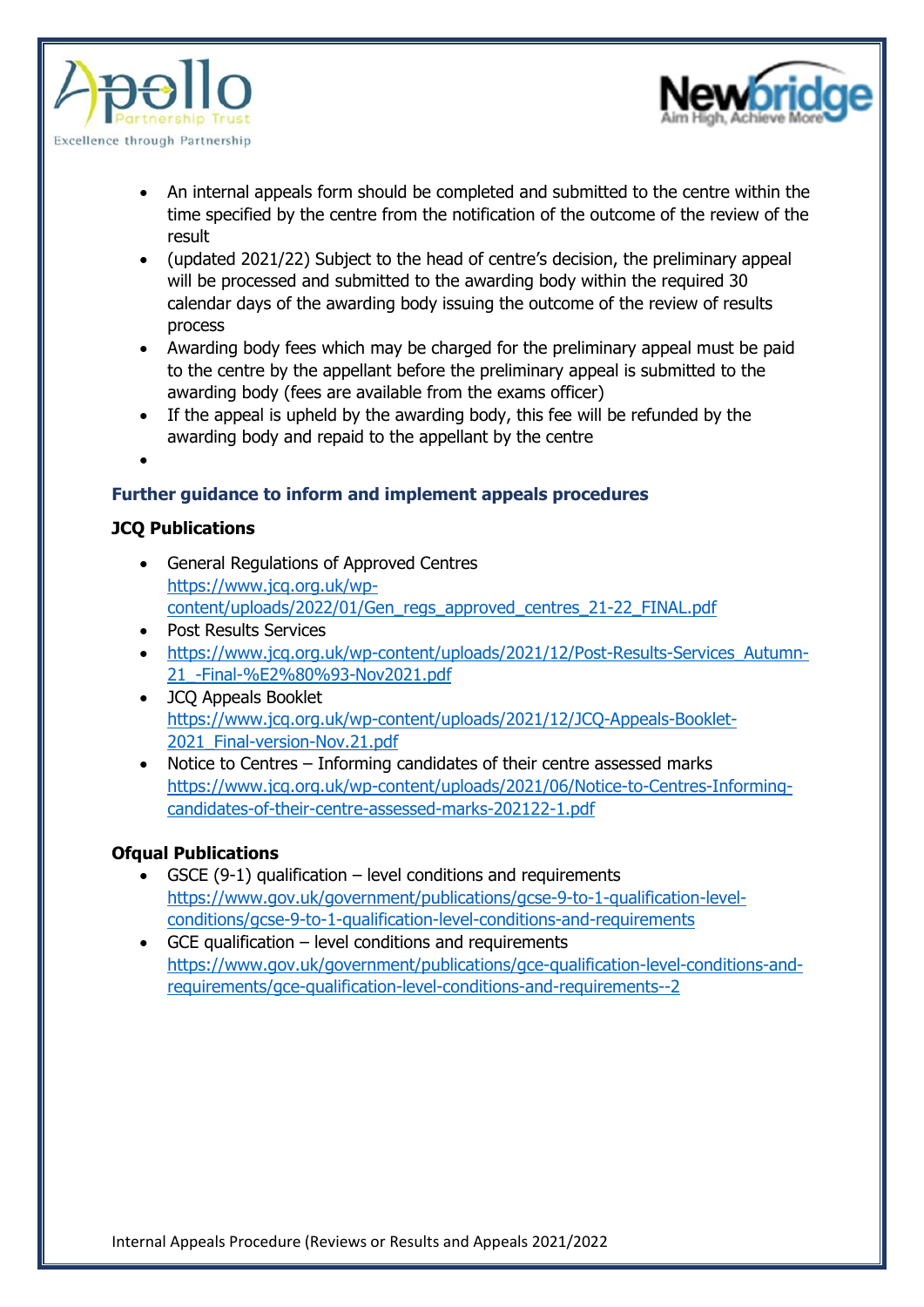



# **Internal Appeals Form (Post Results)**

Please tick box to indicate the nature of your appeal and complete all white boxes on the form below

Appeal against an internal assessment decision and/or request for a review of marking

Appeal against the centre's decision not to support a clerical check, a review of marking, a review of moderation or an appeal

| Name of appellant                                                                                                                                                 |  | Candidate name<br>if different to appellant                                                                                |           |  |  |  |  |
|-------------------------------------------------------------------------------------------------------------------------------------------------------------------|--|----------------------------------------------------------------------------------------------------------------------------|-----------|--|--|--|--|
| Awarding body                                                                                                                                                     |  | Exam paper code                                                                                                            |           |  |  |  |  |
| Subject                                                                                                                                                           |  | Exam paper title                                                                                                           |           |  |  |  |  |
| Please state the grounds for your appeal below                                                                                                                    |  |                                                                                                                            |           |  |  |  |  |
|                                                                                                                                                                   |  |                                                                                                                            |           |  |  |  |  |
|                                                                                                                                                                   |  |                                                                                                                            |           |  |  |  |  |
|                                                                                                                                                                   |  |                                                                                                                            |           |  |  |  |  |
|                                                                                                                                                                   |  |                                                                                                                            |           |  |  |  |  |
|                                                                                                                                                                   |  |                                                                                                                            |           |  |  |  |  |
|                                                                                                                                                                   |  |                                                                                                                            |           |  |  |  |  |
|                                                                                                                                                                   |  |                                                                                                                            |           |  |  |  |  |
|                                                                                                                                                                   |  |                                                                                                                            |           |  |  |  |  |
|                                                                                                                                                                   |  |                                                                                                                            |           |  |  |  |  |
|                                                                                                                                                                   |  |                                                                                                                            |           |  |  |  |  |
| (If applicable, tick below)                                                                                                                                       |  |                                                                                                                            |           |  |  |  |  |
| Where my appeal is against an internal assessment decision I wish to request a review of the centre's<br>marking                                                  |  |                                                                                                                            |           |  |  |  |  |
|                                                                                                                                                                   |  | If necessary, continue on an additional page if this form is being completed electronically or overleaf if hard copy being | completed |  |  |  |  |
| Appellant signature:<br>signature:                                                                                                                                |  | Date of                                                                                                                    |           |  |  |  |  |
| This form must be signed, dated and returned to the exams officer on behalf of the head of<br>centre to the timescale indicated in the relevant appeals procedure |  |                                                                                                                            |           |  |  |  |  |

**FOR CENTRE USE ONLY**

Date received

Reference No.